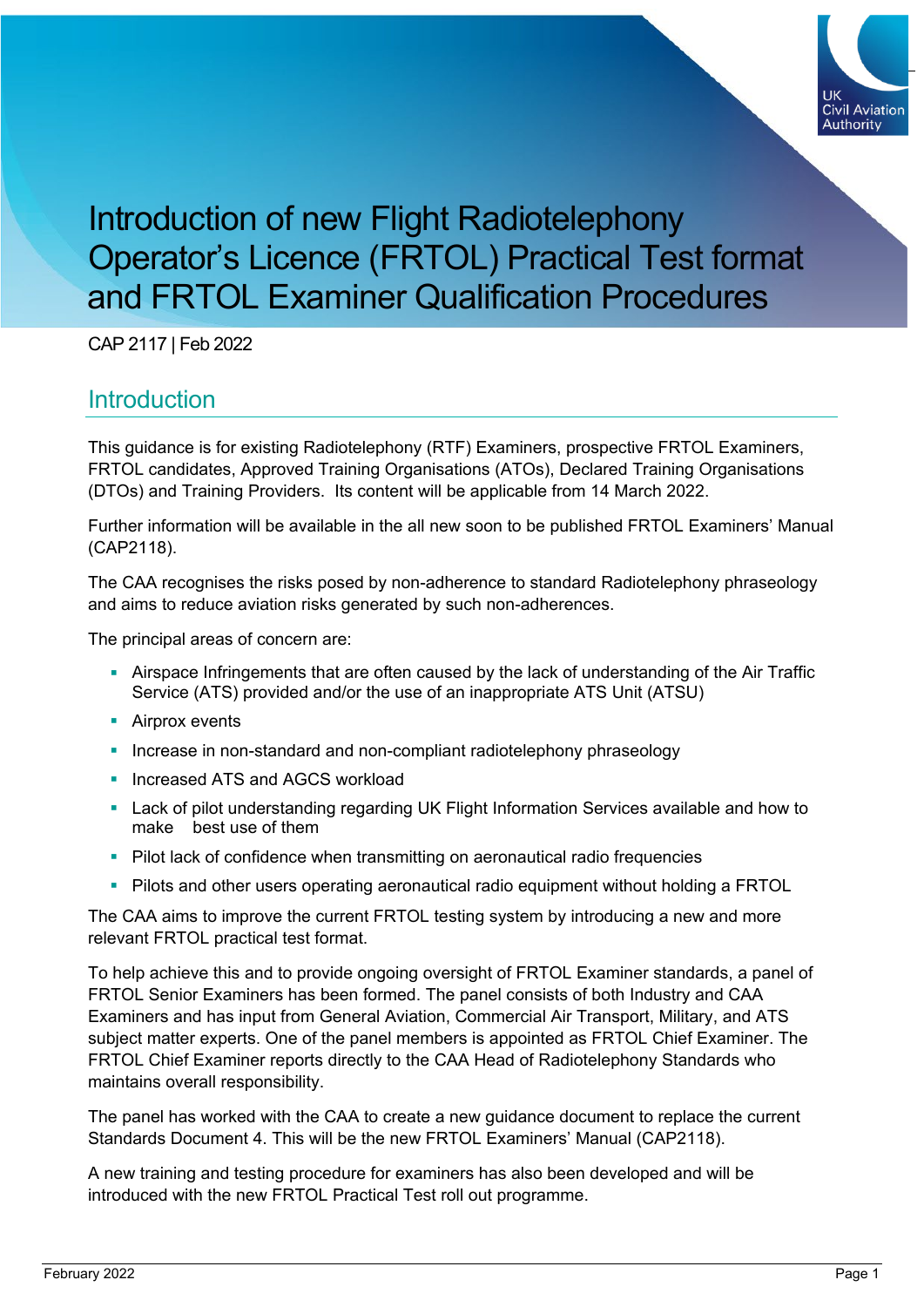All holders of RTF Examiner privileges will be trained on the new test format by one of the FRTOL Senior Examiners before transferring to the new format. A new Examiner Assessment of Competence (EAoC) has been developed and will apply to all current RTF Examiners applying to become FRTOL Examiners as well as initial FRTOL Examiner candidates.The RTF Examiner Authorisation will become obsolete on 31 December 2022 and will be replaced by the FRTOL Examiner Authorisation.

## Significant Changes

The new FRTOL Examiners' Manual and associated policy will bring the following significant changes to the current test system outlined in Standards Document 4:

- **Practical Test routes will be based on actual UK VFR Aeronautical charts and frequency** reference cards.
- Candidates may choose their own aircraft category for the test (Aeroplane, Microlight, Helicopter etc), with test differences guidance given to FRTOL Examiners.
- CAA RTF Aide Memoire will be available to candidates for use in the planning part of the test.
- **Scenario based oral questioning included in the Practical Test.**
- Updated set of Communication multiple choice papers pending access to the eExam system
- A multiple-choice test paper based on CAP2118 and CAP413 for new FRTOL Examiner applicants (including current RTF Examiners applying for the new role of FRTOL Examiner).
- **Initial and 3 yearly Examiner Assessment of Competence (EAoC).**
- **Introduction of new flexible test equipment requirements.**
- **Examiner standardisation framework.**
- A new comprehensive Practical Test report form (SRG2160).
- **Mandated audio recording of all FRTOL Practical Tests.**
- **Updated FRTOL Examiner application form (SRG1155).**
- CAA Hot Topic presentation delivered to successful FRTOL Practical Test candidates.
- New updated form SRG1171 'Practical Test Training Syllabus Record of Completion' is now a mandatory requirement and must be presented to the FRTOL Examiner prior to conducting the FRTOL Practical test.
- **Comprehensive new Examiner Manual (CAP2118)**
- **Guidance document for FRTOL applicants**
- New Panel of industry Senior Examiners
- **RTF Examiner role becomes obsolete and replaced by FRTOL Examiner**

# Practical Test Training Syllabus - Record of Completion SRG1171

To enable FRTOL Examiners to verify that the required Radiotelephony training has been completed prior to the Practical Test, and to confirm that the candidate is aware of the subject matter and knowledge required, SRG 1171 has been updated and its completion is **mandatory for all test applicants from 1 June 2022**. This mandatory requirement also includes applicants who will be attempting the current RTF Practical Test with Examiners who have yet to transfer to the new system.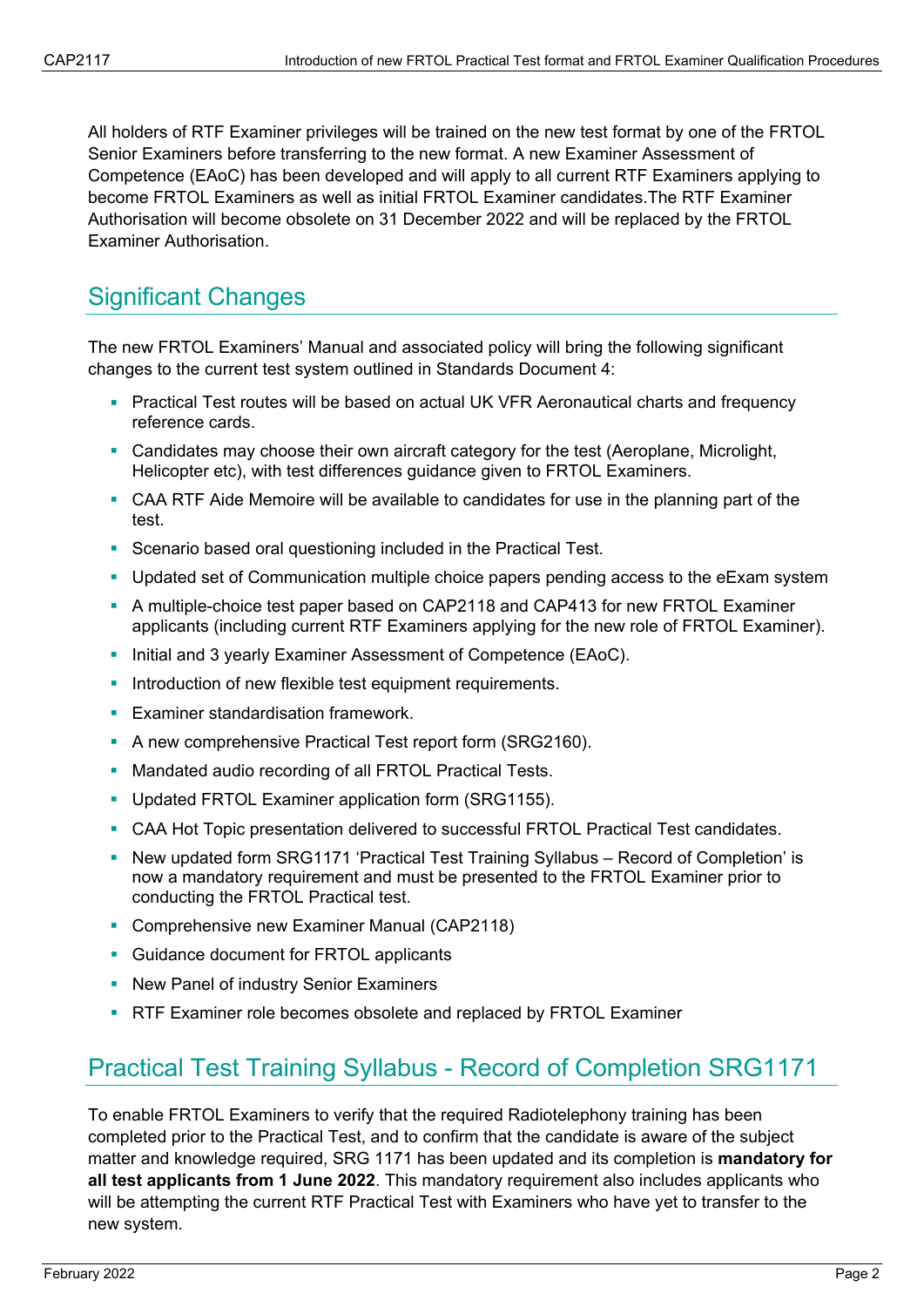Prior to attempting the Practical Test, the candidate must complete form SRG1171 and present this form to the FRTOL Examiner. Form SRG1171 must be signed by the person at the ATO, DTO or Training provider responsible for the training. Candidates who are not attending a recognised course of pilot training may self-certify. However, it is the responsibility of the FRTOL Examiner to first verify by questioning that the candidate has reached a satisfactory level of knowledge, prior to the Practical Test attempt.

#### New FRTOL Practical Test Format

The FRTOL Practical Test will replace the outdated current system that uses well-known and practised set routes, with the introduction of realistic and randomised test routes using current UK VFR Aeronautical Charts. FRTOL Examiners will have greater autonomy and scope to cater for those who fly aircraft other than single engine fixed wing types.

The FRTOL Practical Test will also include a section of scenario-based questions asked by the FRTOL Examiner that will confirm the candidate has a satisfactory knowledge of Radiotelephony procedures. FRTOL Examiners will also brief successful candidates on current safety related topics selected and reviewed regularly by the CAA.

The new FRTOL Practical Test can be conducted using simple testing equipment that does not require specialist software or expensive updates. Existing approved test equipment may continue to be used if it meets the minimum requirements set out in CAP2118. Online communication platforms with push to transmit (PTT) technology will be acceptable for the facilitation of the FRTOL Practical Test when the FRTOL Examiner and candidate are co-located in the same building. Online platforms will not be used for remote testing.

The FRTOL Practical Test has been designed to be easily adapted to future changes in procedures or legislation. Once all RTF Examiners have transitioned to FRTOL Examiner status and the previous RTF Practical Test system is fully withdrawn, the CAA may consider allowing remote testing in exceptional circumstances. Until that time, all tests will be conducted as now, using two rooms in suitable accommodation such as ATO/DTO premises.

FRTOL Examiners using a current UK VFR Aeronautical Chart and the appropriate aeronautical communication frequencies will be able to select routes that satisfy the test elements of CAP2118 therefore ensuring candidates demonstrate competence in realistic scenarios.

# Trial Period

The CAA has overseen a limited trial to assess the robustness of the new FRTOL testing system to establish and correct any issues prior to full release. In the future it is hoped that the FRTOL Practical Test may be available to remote candidates using online technology. Therefore, the trial was conducted both in person and using online technology, to fully evaluate the testing platform. The FRTOL Practical Tests were carried out under the close oversight of the CAA Head of Radiotelephony Standards and were conducted by nominated FRTOL Senior Examiners. All candidates underwent a BGA approved Radiotelephony training course. This included one to one coaching and each candidate received a course completion certificate prior to being eligible for the Practical Test. For the purposes of this limited trial, an exemption was granted to allow partaking candidates to sit the Practical Test prior to the communication exam being passed.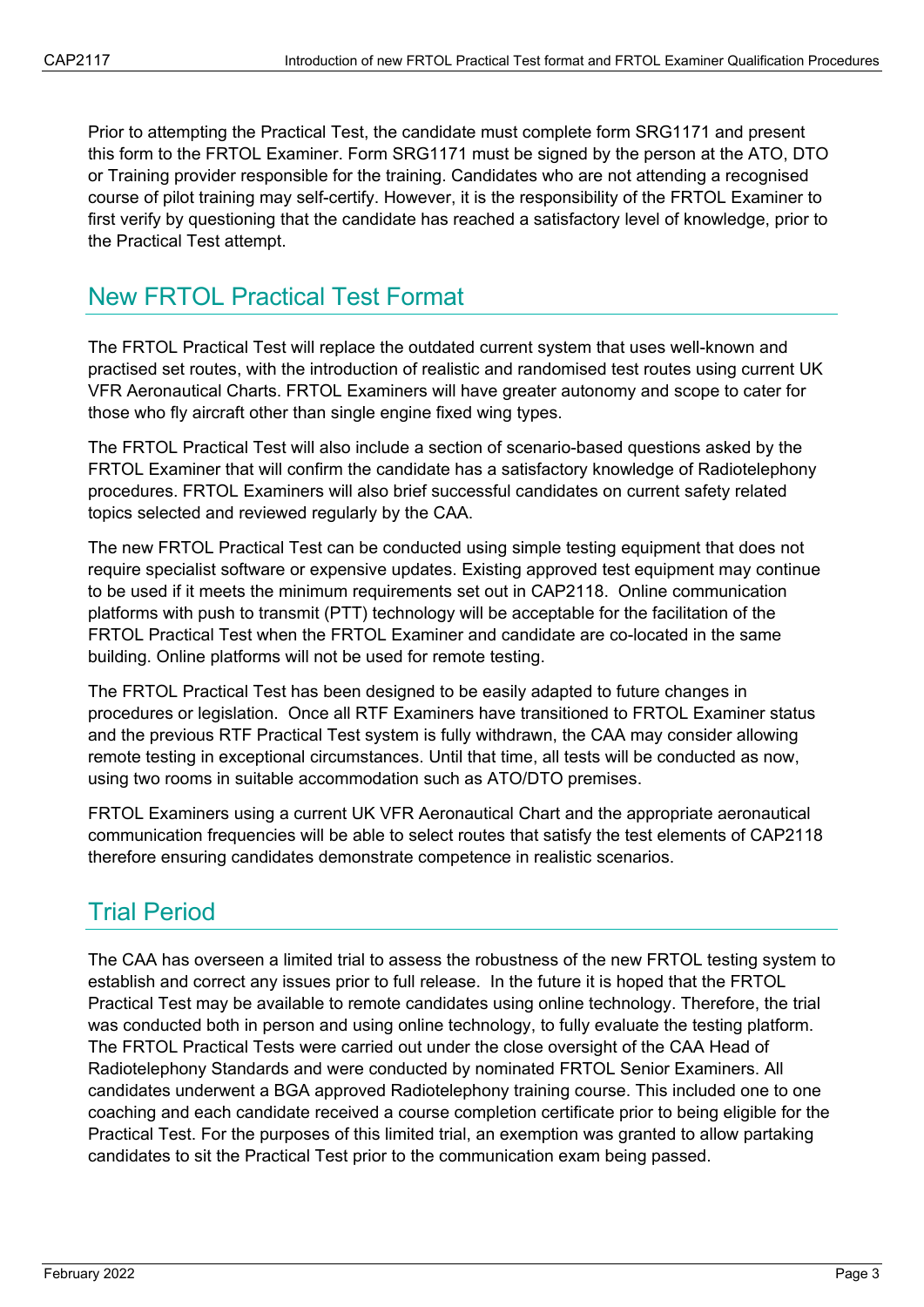#### **Consultation**

The CAA has communicated the proposed changes to several industry stakeholders including Flight training providers, Clubs and Associations. Feedback received has been positive and minor suggestions for improvement have been actioned and incorporated in CAP 2118.

#### Implementation Date

The target implementation date will be 14 March 2022. Please note:

- New initial applications for the position of a FRTOL Examiner will not be accepted until the existing RTF Examiners have been retrained and assessed (refer Group 3 below). \*
- The priority order for RTF Examiners applying for FRTOL Examiner training and Assessment of Competence (EAoC) is described below.
- **RTF Examiners with expired privileges who wish to renew will be treated as new applicants** 
	- \* ATO/DTO's or Training Providers that have an urgent requirement for a new FRTOL Examiner should contact the FRTOL Chief Examiner at *[FRTOLchiefexaminer@caa.co.uk](mailto:FRTOLchiefexaminer@caa.co.uk)*

## Implementation Process

Existing RTF Examiners will be trained on the new system by a FRTOL Senior Examiner either individually or in small groups. This may be done in person or online using video conference platforms.

The FRTOL Examiner standardisation training will also include the use of new forms, candidate briefs, debriefing facilitation techniques, hot topic presentation skills and scenario based questioning techniques.

Prior to conducting tests using the new system, each FRTOL Examiner will undergo an EAoC in person with a FRTOL Senior Examiner.

This will normally be achieved by the applicant passing a multiple-choice examination to verify knowledge of CAP 2118 and CAP413, followed by the FRTOL Senior Examiner observing the applicant conducting an actual FRTOL practical test using a real FRTOL applicant. In exceptional circumstances the FRTOL Senior Examiner may play the role of the FRTOL applicant.

The order of priority for prospective FRTOL Examiners to be trained and assessed will be in accordance with the following process:

#### **Group 1 RTF Examiner with expired privileges and on extension until 31 May 22**

- **RTF Examiner candidates in this category are to apply for the new FRTOL Examiner status** by completing and submitting a **new initial** application using SRG1155 together with the appropriate initial fee. This **must** be received by the CAA **no later than 31 March 2022**.
- **FRTOL Examiner candidates will continue to use the current RTF Practical Test system until** successful completion of the EAoC.
- The FRTOL Examiner candidate will be contacted by a FRTOL Senior Examiner to arrange the standardisation training and the EAoC.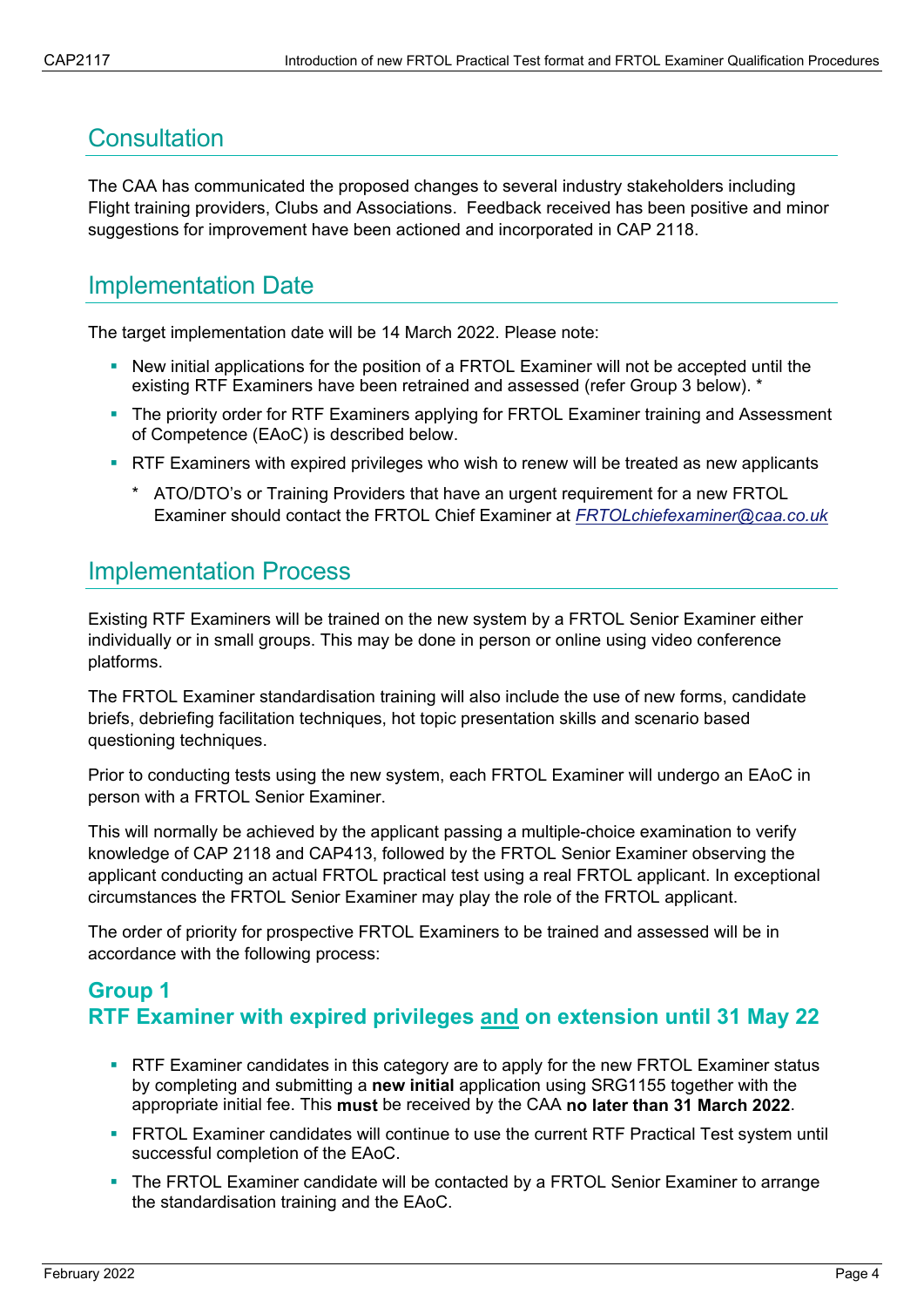- On successful completion of the EAoC a Temporary Authorisation will be issued to the FRTOL Examiner pending completion of the CAA application process and Authorisation issue.
- The FRTOL Examiner authority will be issued with a new three-year validity period from the date of EAoC.
- Initial EAoC fee is payable to the CAA (fee includes the conversion training).

## **Group 2**

#### **RTF Examiners who have a valid authorisation but are due to expire between 01 June 22 – 31 December 22**

- RTF Examiner candidates in this category are to apply for the new FRTOL Examiner status by completing and submitting a new initial application using SRG1155 together with the appropriate fee. This must be received by the CAA between 01 April and 01 May 2022.
- FRTOL Examiner candidates will continue to use the current RTF Practical Test system until successful completion of the EAoC.
- The FRTOL Examiner candidate will be contacted by a FRTOL Senior Examiner to arrange the standardisation training and the EAoC.
- On successful completion of the EAoC a Temporary Authorisation (SRG1100A) will be issued to the FRTOL Examiner pending completion of the CAA application process and authorisation issue.
- The FRTOL Examiner authority will be issued with a new three year validity period from the date of EAoC, (or from current date of expiry if EAoC completed within the validity period).
- Initial EAoC fee is payable to the CAA (fee includes the conversion training).

#### **Group 3 RTF Examiners who have a valid authorisation but are due to expire between 01 January 23 – 30 June 23 and new Examiner applicants**

- **RTF Examiner candidates in this category are to apply for the new FRTOL Examiner status** by completing and submitting a **new initial** application using SRG1155 together with the appropriate fee. This **must** be received by the CAA **between 31 July and 30 September 2022**.
- **FRTOL Examiner candidates will continue to use the current RTF Practical Test system until** successful completion of the EAoC.
- The FRTOL Examiner candidate will be contacted by a FRTOL Senior Examiner to arrange the standardisation training and the EAoC.
- On successful completion of the EAoC a Temporary Authorisation (SRG1100A) will be issued to the FRTOL Examiner pending completion of the CAA application process and authorisation issue.
- The FRTOL Examiner authority will be issued with a new three year validity period from the date of EAoC, (or from current date of expiry if EAoC completed within the validity period).
- Initial EAoC fee is payable to the CAA (fee includes the conversion training).

In all cases, prior to the new FRTOL Practical Route test format being used, an EAoC with a FRTOL Senior Examiner must be passed.